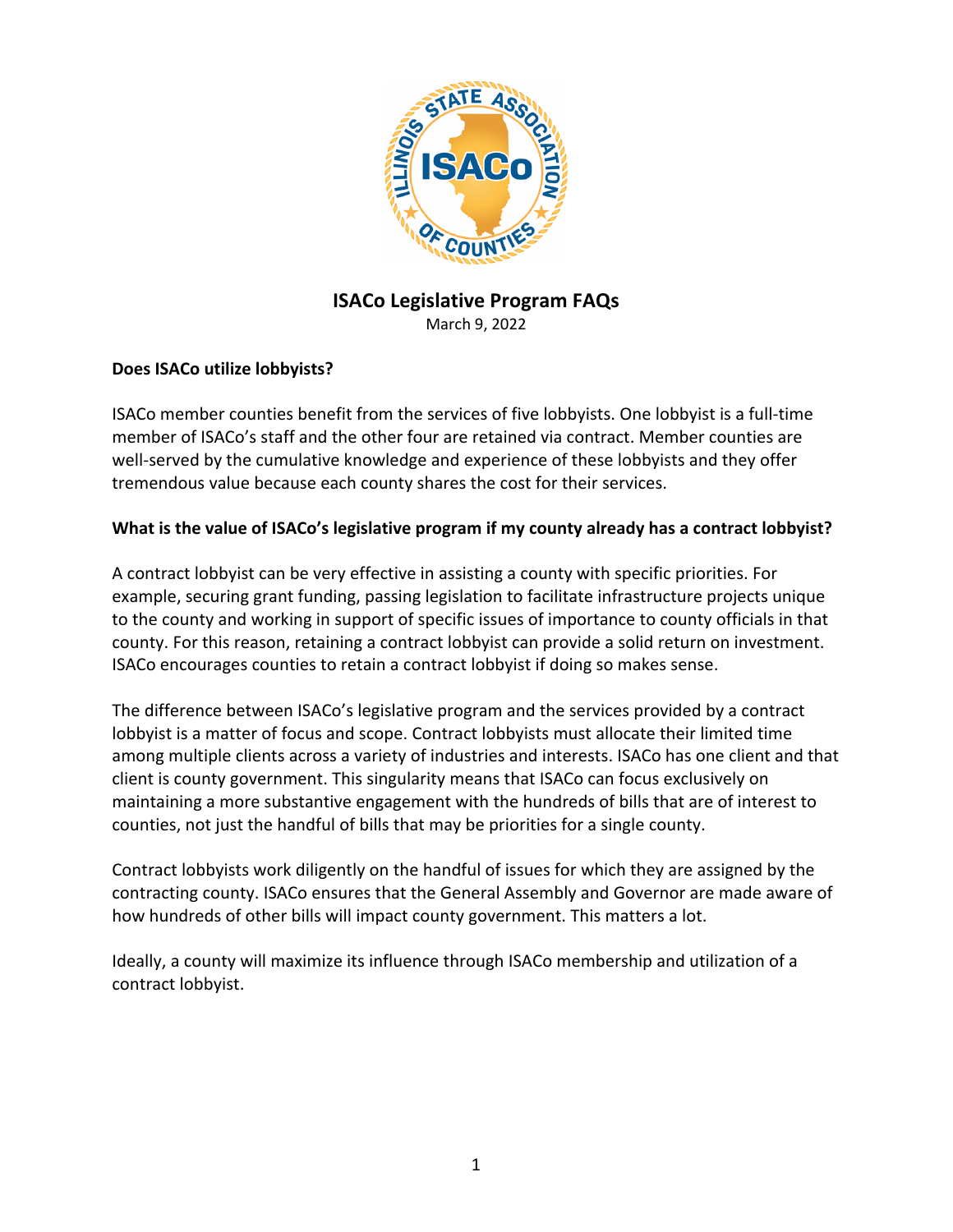## **How does ISACo formulate a legislative agenda?**

Having a proactive legislative agenda that includes introduced bills is essential for a successful legislative program. ISACo encourages our member counties to submit legislative proposals for consideration by the Legislative Committee and Board of Directors. Proposals approved by both the Legislative Committee and Board of Directors become ISACo's proactive legislative agenda and sponsorship of each proposal by a legislator is secured by ISACo.

#### **How many bills does ISACo track?**

ISACo staff reviews every introduced bill, amendment and resolution and places legislation of interest to counties on our tracked bill list. This process takes a considerable amount of staff time but ensures that county leaders have an available resource to learn about possible changes to state law that would impact their counties. In 2021, ISACo tracked about 800 bills and took official positions on approximately 250 of them.

#### **How is ISACo tracked legislation made available to counties?**

In 2020, ISACo invested financial resources into the development of a tracked bills feature that is available on our website.

This feature identifies all ISACo tracked legislation and allows ISACo staff to add value to the tracked bills by including our position, whether a bill would create a state mandate, preempt local authority and/or reduce county revenues. This additional information expands knowledge about each bill and strengthens our legislative advocacy efforts. Bills are searchable by typing the bill number into a field, by bill number, by policy category, by impact (state mandate, authority preemption, revenue loss, etc.) and by ISACo's position on the bill.

ISACo's tracked bill feature saves counties staff time and related costs associated with reviewing the thousands of bills introduced each year. ISACo reviews each bill and organizes them into a user-friendly and digestible format for county officials and staff.

# **How does ISACo keep county officials informed about what's happening during the legislative session?**

ISACo prioritizes frequent and regular communication with counties about legislative activity and other issues involving state and federal government. In 2021, ISACo published 44 of our *News and Views* e-newsletters. These newsletters, which are sent to officials in every Illinois county, are a valuable source of information specifically tailored toward county officials. Any county official not receiving this communication can request to be added to the distribution list by e-mailing ISACo at info@isacoil.org. We also encourage a quick check of your spam folder to make sure the *News and Views* e-mail isn't being blocked.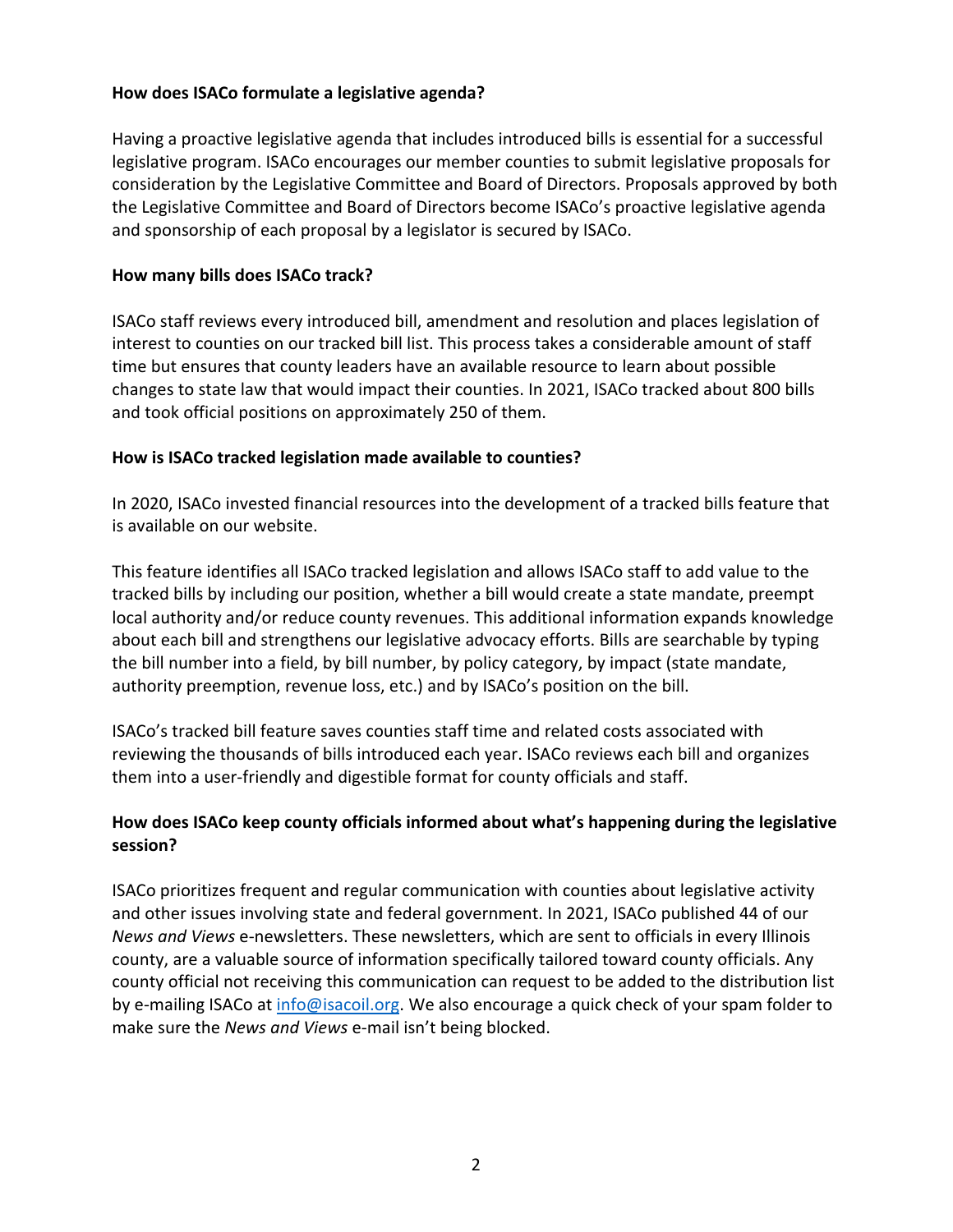In addition to our regular communications, ISACo publishes *Position Statements*, *Fact Sheets* and *Policy Briefs*. These resources are available on our website.

## **How does ISACo determine what positions to take on legislation?**

Generally speaking, ISACo bill positions reflect ISACo's *County Platform*. Each year the ISACo Legislative Committee and Board of Directors review the *County Platform* and consider amendments as needed. The *County Platform* allows for transparency and guides ISACo staff when evaluating and taking positions on legislation. Amendments to the *County Platform* can be offered by ISACo member counties at any time and will be placed before the Legislative Committee and Board of Directors for consideration. The *County Platform* is available on ISACo's website.

# **Does ISACo seek to influence legislation introduced by legislators and entities other than ISACo?**

An important aspect of ISACo's legislative program involves suggesting county-friendly amendments to introduced legislation. ISACo works with legislators and their staff members to improve various bills to benefit counties or eliminate/reduce harmful impacts.

# **What are ISACo's core tenets?**

ISACo's core tenets are included within the Association's *County Platform*. The four core tenets are local control, protecting county revenue sources, opposing unfunded mandates and promoting ethical and responsive governance.

# **Do counties in different regions have enough in common to be part of a unified legislative program?**

The belief that counties within the state's various geographic regions have little in common with respect to public policy is a myth that has undermined county unity in Illinois. A key role played by ISACo is to curate an issue set that includes the vast array of issues pertaining to the preservation of local control, protection of local revenues and freedom from unfunded state mandates. These issues are reflected within ISACo's *County Platform.*

## **What does ISACo do if counties have different positions on a legislative issue?**

On occasion, two or more counties may have a difference of opinion of how a bill may affect them. One county may support the bill while another county is opposed. In these situations, ISACo refrains from taking a position on the issue as long as we are aware of the disagreement. The exception to this restraint would be if ISACo's neutrality is contrary to an ISACo core tenet or policy position as established by the Board of Directors. In such instances, ISACo will support the *County Platform*.